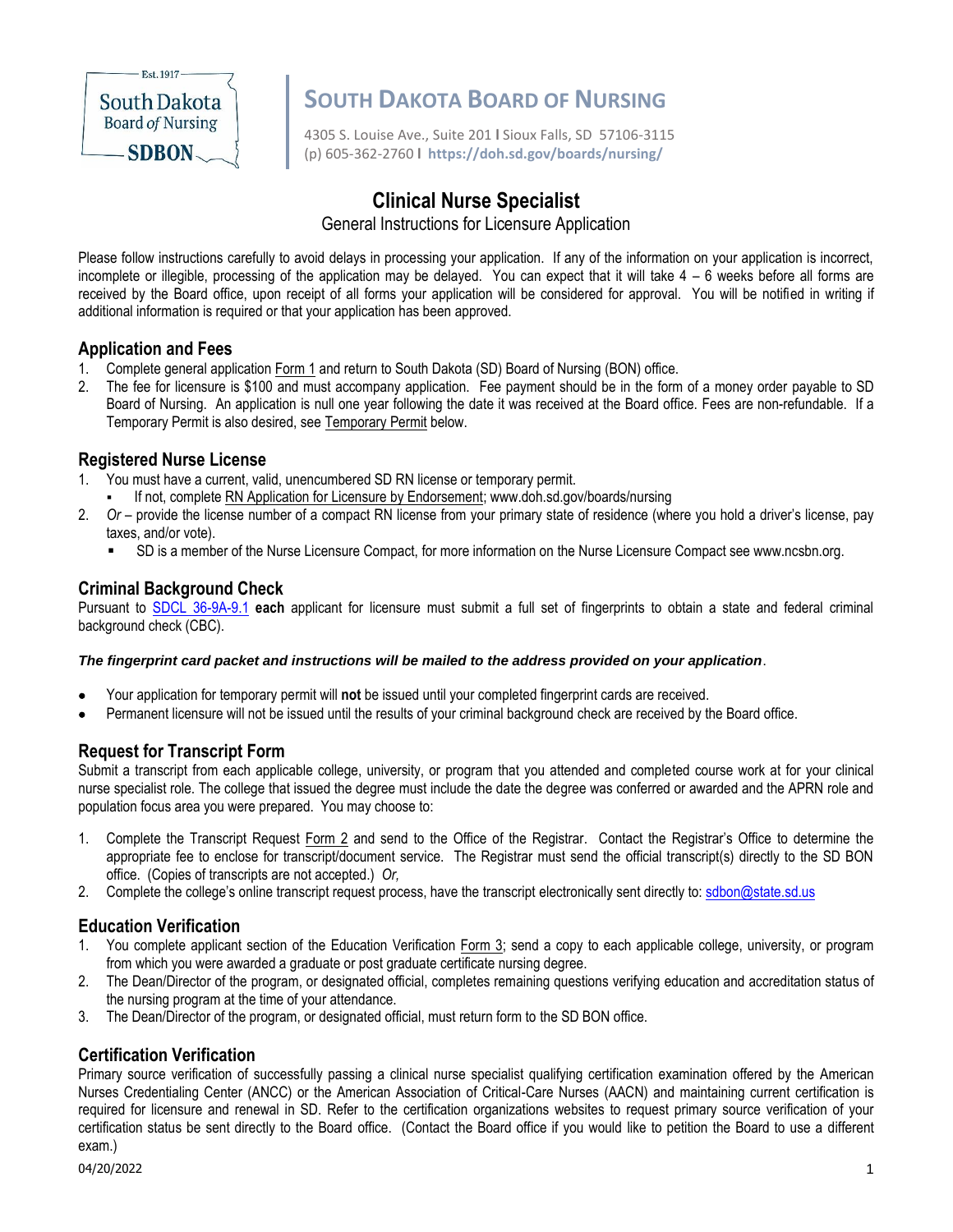#### **Temporary Permit**

To practice as a CNS in SD you must possess a temporary permit, or a license issued by the SD BON authorizing your practice. A temporary permit is required before you can begin orientation at your place of employment. A temporary permit is valid only for the period of time it has been issued and may not be renewed. Practice beyond the expiration date is a violation of law and may result in disciplinary action. The holder of a temporary permit to practice will use the designation of **CNS-app** after his/her name.

- 1. A temporary permit by examination is issued to an applicant waiting for results of the first exam they are eligible to take after completion of an approved education program. The temporary permit will be issued when the following is completed and received in the Board office:
	- a. General Application Form 1 with \$100 fee.
	- b. Temporary Permit Application Form 4 with \$25 fee.
	- c. Verification of current RN licensure.
	- d. Verification of education: Completed Form 3 or Transcript verifying degree was conferred;
	- e. Verification of examination eligibility: Documentation from AACN or ANCC that you are eligible to sit for their exam or that you are awaiting the results of first exam for which you are eligible after graduation.
	- f. Fingerprint cards (*see Criminal Background Check above*)
- 2. A temporary permit by endorsement is issued to an applicant who holds licensure as a CNS in another state or territory and is awaiting licensure in SD. The permit becomes invalid *90 days* from issuance date. The temporary permit will be issued when the following is completed and received in the SD BON office:
	- a. General Application Form 1 with \$100 fee.
	- b. Temporary Permit Application Form 4 with \$25 fee.
	- c. Verification of current RN licensure.
	- d. Verification of current CNS licensure.
	- e. Verification of current certification in role of CNS. Provide a copy of your current certification card from AACN or ANCC OR have primary source verification of current certification on file with the Board sent directly from the certification organization. (Contact the Board office if you would like to petition the Board to use a different exam.)
	- f. Fingerprint cards (*see Criminal Background Check above*)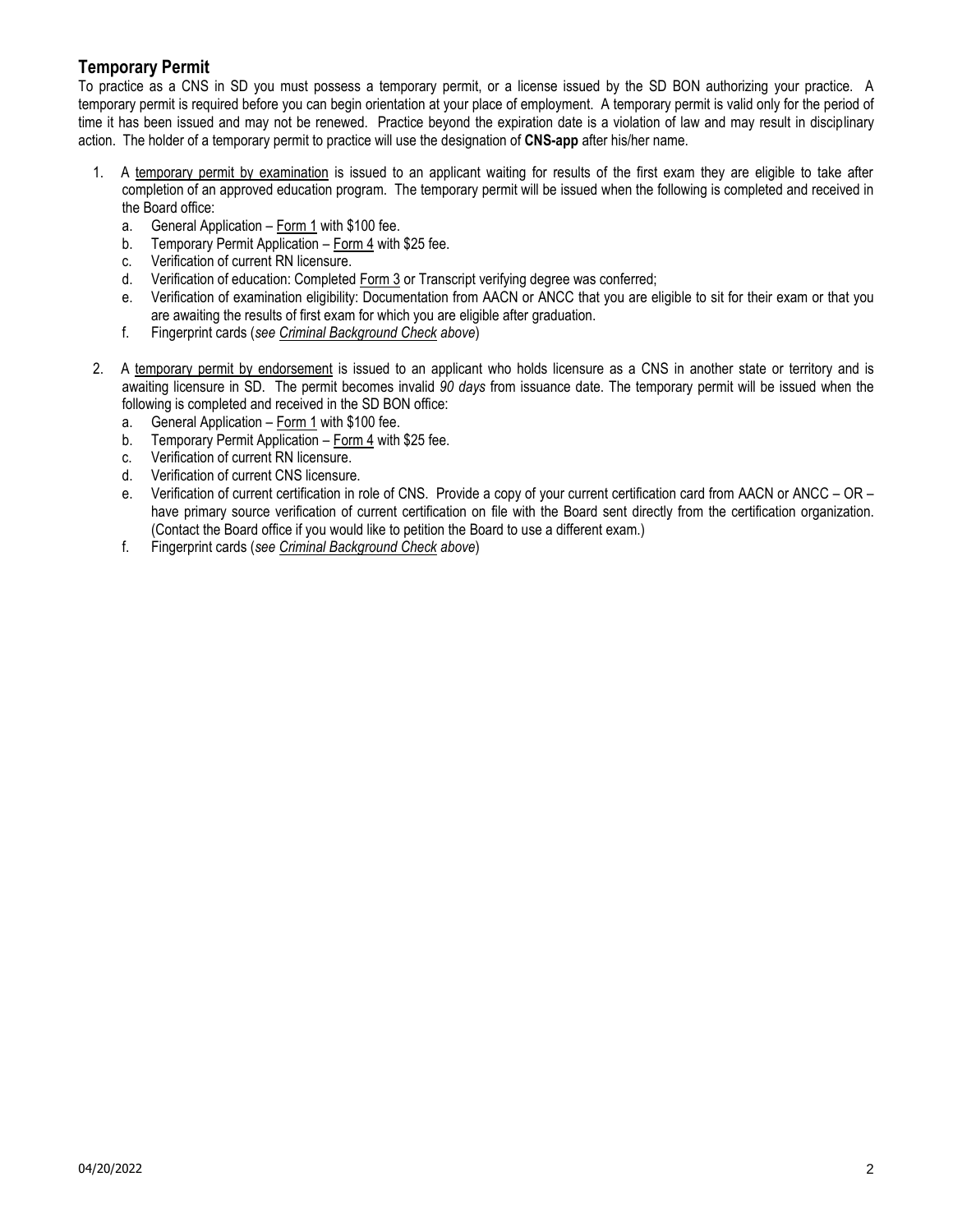

4305 S. Louise Ave., Suite 201 **l** Sioux Falls, SD 57106-3115 (p) 605-362-2760 **l https://doh.sd.gov/boards/nursing/**

### Clinical Nurse Specialist General Application – Form 1

| <b>Please Print</b>                                                                                                                                                               |  |                                            |  |                |
|-----------------------------------------------------------------------------------------------------------------------------------------------------------------------------------|--|--------------------------------------------|--|----------------|
|                                                                                                                                                                                   |  |                                            |  |                |
| Street/PO Box                                                                                                                                                                     |  |                                            |  |                |
| <b>Telephone:</b> Home: $\begin{pmatrix} 1 & 1 \\ 1 & 1 \end{pmatrix}$ Cell: $\begin{pmatrix} 1 & 1 \\ 1 & 1 \end{pmatrix}$ Other: $\begin{pmatrix} 1 & 1 \\ 1 & 1 \end{pmatrix}$ |  |                                            |  |                |
|                                                                                                                                                                                   |  |                                            |  |                |
|                                                                                                                                                                                   |  |                                            |  |                |
|                                                                                                                                                                                   |  | US Citizen: QYes QNo Gender: QMale QFemale |  |                |
| Ethnicity: □American Indian/Alaskan Native □Asian/Pacific Islander □Black □Caucasian □Hispanic                                                                                    |  |                                            |  | <b>O</b> Other |
| 1. Have you been licensed as a CNS in another state? $\Box$ Yes (complete question 2)                                                                                             |  | $\Box$ No (skip to question 3)             |  |                |

#### 2. Advanced practice licensure history:

| <b>State</b> | Licensed as | License # | Date Issued | <b>Expiration Date</b> |
|--------------|-------------|-----------|-------------|------------------------|
|              |             |           |             |                        |
|              |             |           |             |                        |
|              |             |           |             |                        |

3. Information regarding your RN and Clinical Nurse Specialist nursing education:

| <b>Institution Name</b> | Location (City, State) | Completion Date   Degree Received:<br>(i.e. diploma, AD, BS, MS, Post Certificate, MS, DNP) |
|-------------------------|------------------------|---------------------------------------------------------------------------------------------|
|                         |                        |                                                                                             |
|                         |                        |                                                                                             |
|                         |                        |                                                                                             |

4. Indicate current CNS national certification(s) that you hold or will be obtaining:

- ❑ Adult Gerontology ❑ Pediatric
	-

❑ Neonatal ❑ Other specialty/focus area:

\_\_\_\_\_\_\_\_\_\_\_\_\_\_\_\_\_\_\_\_\_\_\_\_\_\_\_\_\_\_\_\_\_\_\_\_\_\_\_\_\_\_\_\_\_

#### 5. Information regarding your national certification(s):

| <b>Certification Body</b> | Pending certification (as applicable) | Certification $#$ | Date Issued | <b>Expiration Date</b> |
|---------------------------|---------------------------------------|-------------------|-------------|------------------------|
|                           | Exam date:                            |                   |             |                        |
|                           | Exam date:                            |                   |             |                        |

Primary source verification and maintaining current certification is required for initial licensure and renewal of license.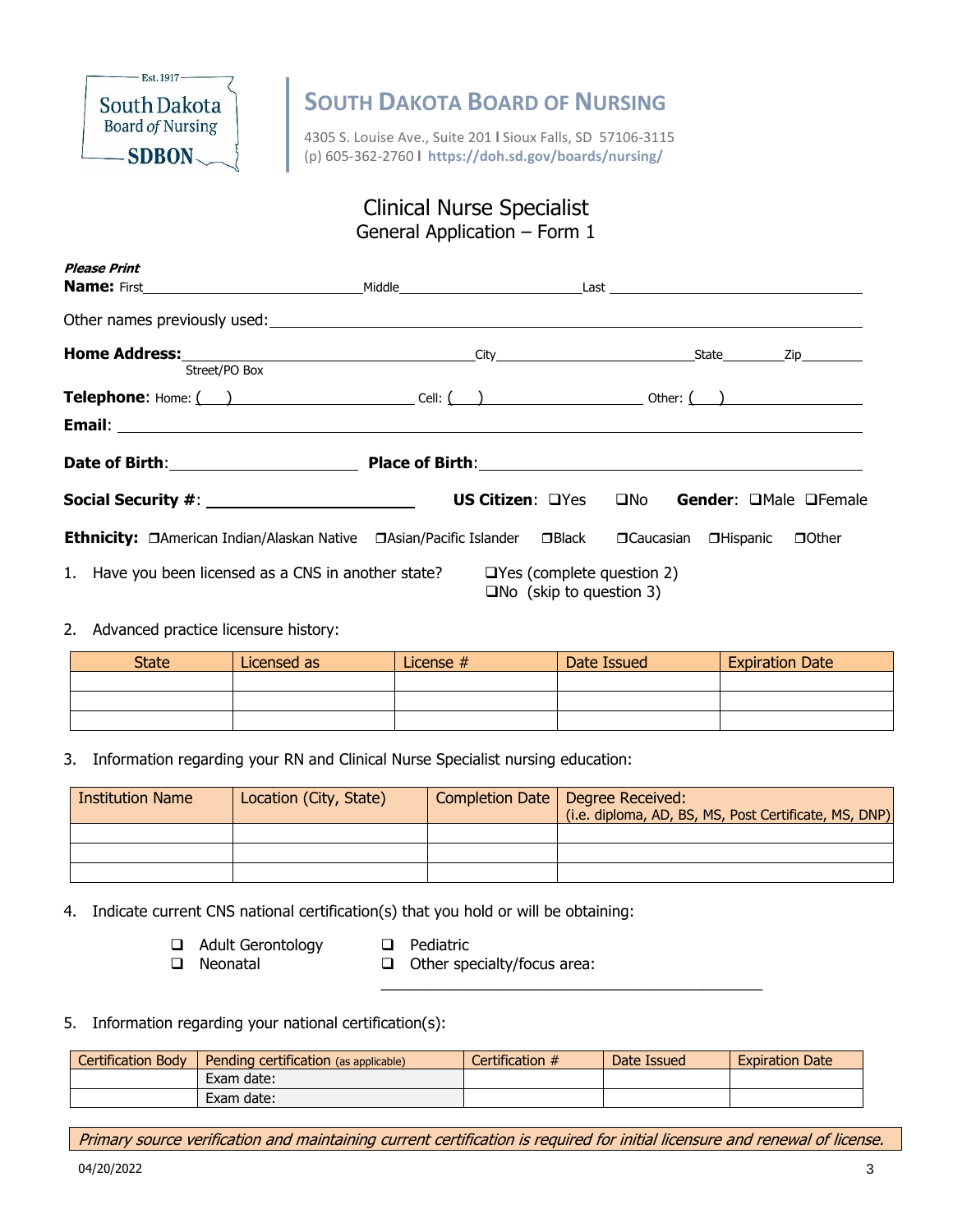- 6. Declaration of Primary State of Residence:
	- I declare that my primary state of residence (where I hold a driver's license, pay taxes, and/or vote) is: This is my "home state" under the Nurse Licensure Compact and is my declared fixed permanent and principal home for legal purposes.
	- Provide RN License # in primary state of residence:
- 7. Are you employed by the federal government? ❑ Yes ❑ No If yes, you are not affected by the Nurse Licensure Compact requirements regarding Primary State of Residence.
- 8. Compliance Information:

| 1. | Have you been convicted, pled no contest/nolo contendere, pled guilty to, or been granted a<br>deferred judgment or adjudication, suspended imposition of sentence with respect to a felony,<br>misdemeanor, or petty offense, other than minor traffic violations?      | $\n  TYES\n$     | $\square$ No |  |  |  |
|----|--------------------------------------------------------------------------------------------------------------------------------------------------------------------------------------------------------------------------------------------------------------------------|------------------|--------------|--|--|--|
|    | If YES, provide a signed and dated explanation. You must also submit copies of charges<br>or citations and ALL communication with (to and from) the citing agency AND the court<br>of jurisdiction, including evidence of completion/compliance with court requirements. |                  |              |  |  |  |
| 2. | Is there any pending charge(s) against you with respect to a felony, misdemeanor, or petty offense<br>other than minor traffic violations?                                                                                                                               | $\n  TYES\n$     | $\square$ No |  |  |  |
| 3. | Are you currently being investigated or is disciplinary action pending against any professional<br>license(s) or certificate(s) held by you?                                                                                                                             | $\Box$ YES       | $\square$ No |  |  |  |
| 4. | Has any nursing license or certificate ever held by you in any state or country been denied,<br>revoked, suspended, stipulated, placed on probation, or otherwise subjected to any type of                                                                               |                  |              |  |  |  |
|    | disciplinary action?                                                                                                                                                                                                                                                     | $\Box$ YES       | $\square$ No |  |  |  |
| 5. | Have you had privileges revoked, reduced, or otherwise restricted at any hospital or other healthcare<br>provider entity?                                                                                                                                                | T <sub>YES</sub> | $\square$ No |  |  |  |
| 6. | Have you had privileges revoked, reduced, or otherwise restricted at any hospital or other healthcare<br>provider entity?                                                                                                                                                | $\n  TYES\n$     | $\square$ No |  |  |  |
| 7. | Are you currently enrolled in an Alternative to Discipline Program?                                                                                                                                                                                                      | $\n  TYES\n$     | $\square$ No |  |  |  |
| 8. | Have you experienced a physical, emotional, or mental condition that has endangered or posed a<br>direct threat to the health or safety of persons entrusted to your care or your ability to safely                                                                      |                  |              |  |  |  |
|    | practice?                                                                                                                                                                                                                                                                | $\Box$ YES       | $\square$ No |  |  |  |
| 9. | Do you currently owe child support arrearages in the sum of \$1,000 or more?                                                                                                                                                                                             | <b>OYES</b>      | $\square$ No |  |  |  |
|    | For 2-9 above, provide an explanation for each YES response on a separate piece of paper, with a complete<br>description of dates and circumstances. You must also send ALL supporting applicable documents.                                                             |                  |              |  |  |  |

I, the undersigned, declare and affirm under the penalties of perjury that this application for licensure in the state of South Dakota has been examined by me, and to the best of my knowledge and belief, is in all things true and correct.

Applicant Signature **Date** Date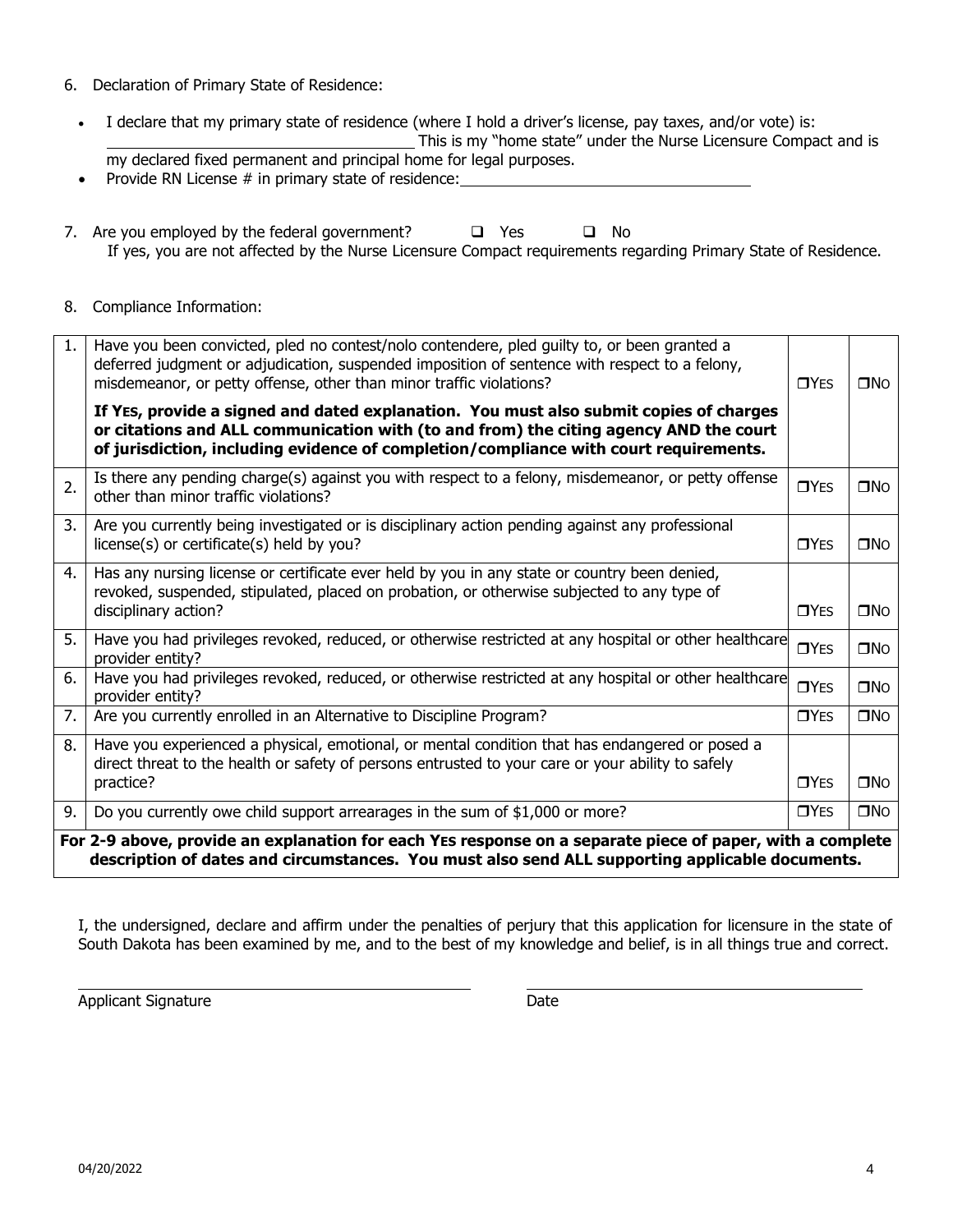

4305 S. Louise Ave., Suite 201 **l** Sioux Falls, SD 57106-3115 (p) 605-362-2760 **l https://doh.sd.gov/boards/nursing/**

### Clinical Nurse Specialist Transcript Request – Form 2

**This form is optional.** If the college offers online transcripts you may choose to request an online transcript be sent to the Board office. Request the transcript be electronically sent directly to: sdbon@state.sd.us

Applicant, please complete this form for each applicable college, university, or program that awarded you a graduate nursing degree or post graduate certificate which prepared you for your advanced nursing specialty role. Forward this form to the Office of the Registrar.

## **Please Print** 1. Name: First **Middle** Middle **Middle Communist Class** Last 2. Other names previously used: 3. Address: Street/PO Box City State Zip 4. Date of Graduation:  $\overline{\phantom{a}}$  Social Security #:

I am requesting an official transcript (must bear raised or color-coded school seal and evidence of the degree conferred and date conferred) of my nursing education be attached to this request and forwarded to the South Dakota Board of Nursing for licensure purposes.

Applicant Signature Date Date

**REGISTRAR:** Please return this form with the official transcript and send to the South Dakota Board of Nursing at the address above.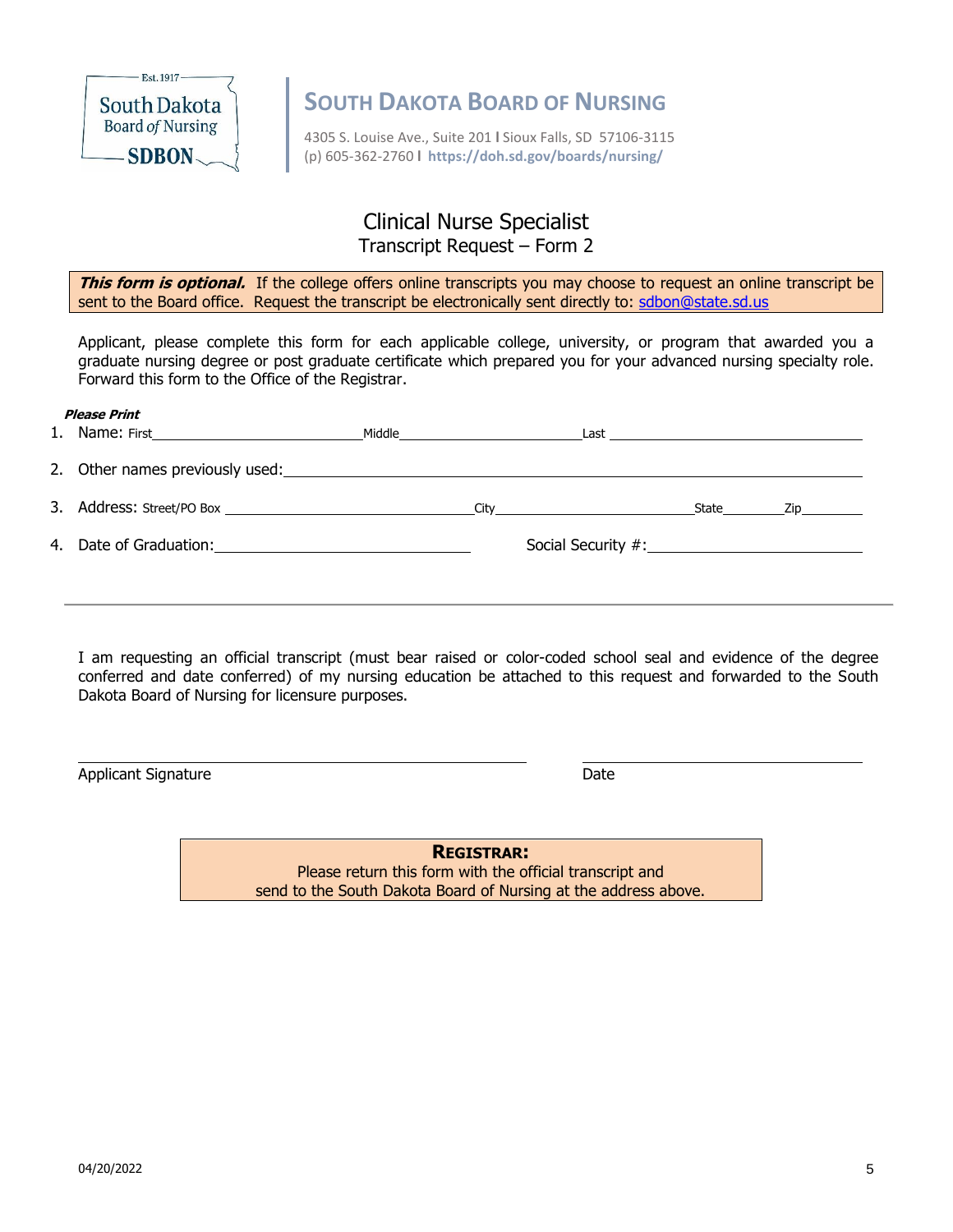

4305 S. Louise Ave., Suite 201 **l** Sioux Falls, SD 57106-3115 (p) 605-362-2760 **l https://doh.sd.gov/boards/nursing/**

### Clinical Nurse Specialist Education Verification – Form 3

**Applicant,** complete the top section of this form then forward to the Dean/Director of the nursing program that prepared you in the CNS role and focus area. (The nursing program should complete this form, not the Registrar.)

|    | <b>Please Print</b><br>Graduate Name: First <b>Example 2018</b> Middle Manual Last Last                                                                                                                                                                                                                                       |  |
|----|-------------------------------------------------------------------------------------------------------------------------------------------------------------------------------------------------------------------------------------------------------------------------------------------------------------------------------|--|
|    |                                                                                                                                                                                                                                                                                                                               |  |
|    | Address: <u>2ip Zip Zip and City City State</u><br>Street/PO Box                                                                                                                                                                                                                                                              |  |
|    |                                                                                                                                                                                                                                                                                                                               |  |
|    |                                                                                                                                                                                                                                                                                                                               |  |
|    |                                                                                                                                                                                                                                                                                                                               |  |
|    |                                                                                                                                                                                                                                                                                                                               |  |
|    |                                                                                                                                                                                                                                                                                                                               |  |
|    | Consent to <i>Release Information</i> to the South Dakota Board of Nursing:                                                                                                                                                                                                                                                   |  |
|    | complete this form and forward directly to the South Dakota Board of Nursing office for licensure purposes.                                                                                                                                                                                                                   |  |
|    | Date <u>______________________</u><br>Applicant Signature Management Control of the September 2014                                                                                                                                                                                                                            |  |
|    | <b>Nursing Program Director:</b> Complete items below and send to the South Dakota Board of Nursing at the<br>address/fax number listed above or email PDF document to: sdbon@state.sd.us                                                                                                                                     |  |
|    | 1. Type of NP Program (check one):                                                                                                                                                                                                                                                                                            |  |
|    | $\Box$ Certificate<br>□Master's Degree<br>$\Box$ Post-Graduate Certificate $\Box$ DNP<br><b>Question of the Contract of the Contract of the Contract of the Contract of the Contract of the Contract of the Contract of the Contract of the Contract of the Contract of the Contract of the Contract of the Contract of t</b> |  |
|    | 2. The applicant was educated and prepared in the CNS role and in the following focus area(s):                                                                                                                                                                                                                                |  |
|    | Adult Gerontology<br>Pediatric<br>$\Box$<br>Neonatal<br>Other specialty/focus area:<br>$\Box$<br>$\Box$                                                                                                                                                                                                                       |  |
| 3. | At the time the Applicant graduated, the graduate nursing program was accredited by:                                                                                                                                                                                                                                          |  |
|    | Accreditation Commission for Education in Nursing (ACEN)<br><b>Commission on Collegiate Nursing Education (CCNE)</b><br>$\Box$                                                                                                                                                                                                |  |
|    | National League for Nursing Accrediting Commission (NLNAC)<br>□                                                                                                                                                                                                                                                               |  |
|    | Other national nursing accreditation agency: ___________________________________<br>$\Box$                                                                                                                                                                                                                                    |  |
|    |                                                                                                                                                                                                                                                                                                                               |  |
|    | Dean/Director Signature or Other Designated Official/Title<br>Date                                                                                                                                                                                                                                                            |  |

Place Intertational Seal is no longer available, use either Agency/Institutional Seal, or so indicate.